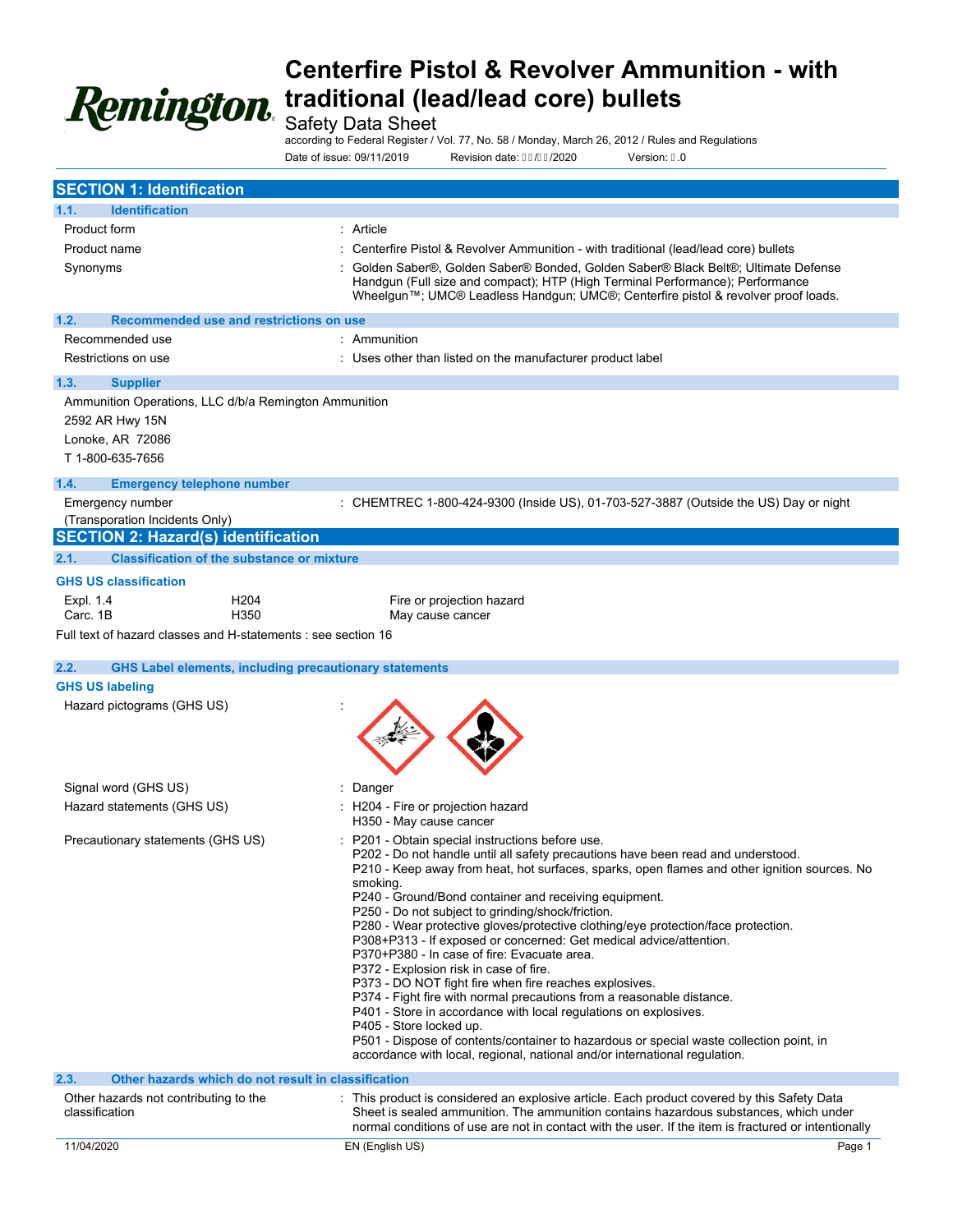Safety Data Sheet

according to Federal Register / Vol. 77, No. 58 / Monday, March 26, 2012 / Rules and Regulations

disassembled prior to actuation, exposure to the contents of this ammunition may cause the following health effects.Toxic if swallowed or in contact with skin and harmful if inhaled, and may damage organs through repeated exposure. May be harmful to aquatic life with long lasting effects.

### **2.4. Unknown acute toxicity (GHS US)**

Not applicable

### **SECTION 3: Composition/Information on ingredients**

### **3.1. Substances**

### Not applicable

**3.2. Mixtures**

| <b>Name</b>                                 | <b>Product identifier</b> | $\%$       | <b>GHS US classification</b>                                                                                                                                                         |
|---------------------------------------------|---------------------------|------------|--------------------------------------------------------------------------------------------------------------------------------------------------------------------------------------|
| Lead                                        | (CAS-No.) 7439-92-1       | $20 - 75$  | Carc. 1B, H350                                                                                                                                                                       |
| Copper                                      | (CAS-No.) 7440-50-8       | $17 - 50$  | Not classified                                                                                                                                                                       |
| Nitrocellulose                              | (CAS-No.) 9004-70-0       | $0.5 - 10$ | Expl. 1.1, H201                                                                                                                                                                      |
| Antimony                                    | (CAS-No.) 7440-36-0       | $0 - 2$    | Not classified                                                                                                                                                                       |
| Nitroglycerin                               | (CAS-No.) 55-63-0         | $0 - 2$    | Unst. Expl, H200<br>Acute Tox. 2 (Oral), H300<br>Acute Tox. 1 (Dermal), H310<br>Acute Tox. 2 (Inhalation:dust, mist), H330<br>STOT RE 2, H373<br>Aquatic Chronic 2, H411             |
| 1,3-Benzenediol, 2,4,6-trinitro-, lead salt | (CAS-No.) 15245-44-0      | ${}_{0.2}$ | Unst. Expl, H200<br>Acute Tox. 4 (Oral), H302<br>Acute Tox. 4 (Inhalation:dust, mist), H332<br>Carc. 1B, H350<br>STOT RE 2, H373<br>Aquatic Acute 1, H400<br>Aquatic Chronic 1, H410 |

Full text of hazard classes and H-statements : see section 16

| <b>SECTION 4: First-aid measures</b>                            |                                                                                                                                      |
|-----------------------------------------------------------------|--------------------------------------------------------------------------------------------------------------------------------------|
| 4.1.<br><b>Description of first aid measures</b>                |                                                                                                                                      |
| First-aid measures general                                      | : IF exposed or concerned: Get medical advice/attention. If you feel unwell, seek medical advice<br>(show the label where possible). |
| First-aid measures after inhalation                             | : Remove person to fresh air and keep comfortable for breathing.                                                                     |
| First-aid measures after skin contact                           | : Wash skin with plenty of water.                                                                                                    |
| First-aid measures after eye contact                            | : Rinse eyes with water as a precaution.                                                                                             |
| First-aid measures after ingestion                              | : Call a poison center/doctor/physician if you feel unwell.                                                                          |
| 4.2.<br>Most important symptoms and effects (acute and delayed) |                                                                                                                                      |
| Symptoms/effects                                                | : Not expected to present a significant hazard under anticipated conditions of normal use.                                           |
| Chronic symptoms                                                | May cause cancer.                                                                                                                    |
|                                                                 |                                                                                                                                      |

**4.3. Immediate medical attention and special treatment, if necessary**

### Not applicable.

| <b>SECTION 5: Fire-fighting measures</b>                               |                                                                                                                                           |  |  |  |
|------------------------------------------------------------------------|-------------------------------------------------------------------------------------------------------------------------------------------|--|--|--|
| 5.1.<br>Suitable (and unsuitable) extinguishing media                  |                                                                                                                                           |  |  |  |
| Suitable extinguishing media                                           | : Water spray. Dry powder. Foam.                                                                                                          |  |  |  |
| Unsuitable extinguishing media                                         | : Not determined.                                                                                                                         |  |  |  |
| 5.2.                                                                   | Specific hazards arising from the chemical                                                                                                |  |  |  |
| <b>Explosion hazard</b>                                                | Explosion risk in case of fire.                                                                                                           |  |  |  |
| 5.3.<br>Special protective equipment and precautions for fire-fighters |                                                                                                                                           |  |  |  |
| Firefighting instructions                                              | Evacuate area. Do not fight fire when fire reaches explosives. Fight fire with normal precautions<br>from a reasonable distance.          |  |  |  |
| Protection during firefighting                                         | Do not attempt to take action without suitable protective equipment. Self-contained breathing<br>apparatus. Complete protective clothing. |  |  |  |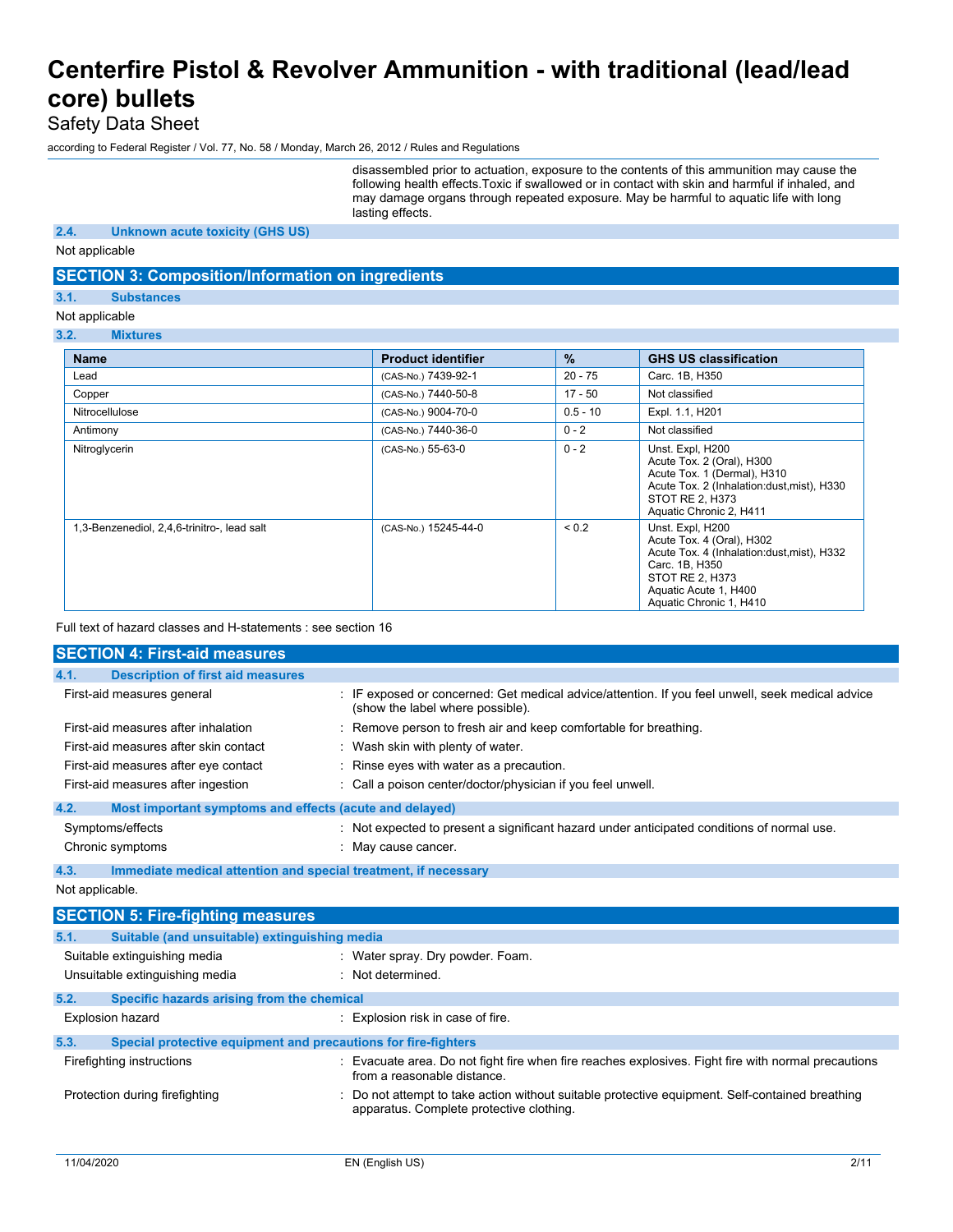Safety Data Sheet

according to Federal Register / Vol. 77, No. 58 / Monday, March 26, 2012 / Rules and Regulations

| <b>SECTION 6: Accidental release measures</b> |                                                                                                 |  |                                                                                                                                                                                                                                                                                                                                                                                                                                                                                                                                    |
|-----------------------------------------------|-------------------------------------------------------------------------------------------------|--|------------------------------------------------------------------------------------------------------------------------------------------------------------------------------------------------------------------------------------------------------------------------------------------------------------------------------------------------------------------------------------------------------------------------------------------------------------------------------------------------------------------------------------|
| 6.1.                                          | Personal precautions, protective equipment and emergency procedures                             |  |                                                                                                                                                                                                                                                                                                                                                                                                                                                                                                                                    |
| 6.1.1.                                        | For non-emergency personnel<br>Emergency procedures                                             |  | No open flames, no sparks, and no smoking. Only qualified personnel equipped with suitable<br>protective equipment may intervene. Evacuate unnecessary personnel.                                                                                                                                                                                                                                                                                                                                                                  |
| 6.1.2.                                        | For emergency responders                                                                        |  |                                                                                                                                                                                                                                                                                                                                                                                                                                                                                                                                    |
|                                               | Protective equipment                                                                            |  | Do not attempt to take action without suitable protective equipment. For further information<br>refer to section 8: "Exposure controls/personal protection".                                                                                                                                                                                                                                                                                                                                                                       |
| 6.2.                                          | <b>Environmental precautions</b>                                                                |  |                                                                                                                                                                                                                                                                                                                                                                                                                                                                                                                                    |
|                                               | Avoid release to the environment. Notify authorities if product enters sewers or public waters. |  |                                                                                                                                                                                                                                                                                                                                                                                                                                                                                                                                    |
| 6.3.                                          | Methods and material for containment and cleaning up                                            |  |                                                                                                                                                                                                                                                                                                                                                                                                                                                                                                                                    |
|                                               | Methods for cleaning up                                                                         |  | Notify authorities if product enters sewers or public waters. In case of large spillages: Shovel or<br>sweep up and put in a closed container for disposal. Small quantities of liquid spill: take up in<br>non-combustible absorbent material and shovel into container for disposal.                                                                                                                                                                                                                                             |
|                                               | Other information                                                                               |  | Dispose of materials or solid residues at an authorized site.                                                                                                                                                                                                                                                                                                                                                                                                                                                                      |
| 6.4.                                          | <b>Reference to other sections</b>                                                              |  |                                                                                                                                                                                                                                                                                                                                                                                                                                                                                                                                    |
|                                               | For further information refer to section 13.                                                    |  |                                                                                                                                                                                                                                                                                                                                                                                                                                                                                                                                    |
|                                               | <b>SECTION 7: Handling and storage</b>                                                          |  |                                                                                                                                                                                                                                                                                                                                                                                                                                                                                                                                    |
| 7.1.                                          | <b>Precautions for safe handling</b>                                                            |  |                                                                                                                                                                                                                                                                                                                                                                                                                                                                                                                                    |
|                                               | Precautions for safe handling                                                                   |  | Ensure good ventilation of the work station. Keep away from heat, hot surfaces, sparks, open<br>flames and other ignition sources. No smoking. Ground/bond container and receiving<br>equipment. Do not subject to grinding, shock, friction. Wear personal protective equipment. Do<br>not handle until all safety precautions have been read and understood. Limit quantities of<br>product at the minimum necessary for handling and limit the number of exposed workers.<br>Provide local exhaust or general room ventilation. |
|                                               | Hygiene measures                                                                                |  | Separate work clothes from street clothes. Launder separately. Do not eat, drink or smoke<br>when using this product. Always wash hands after handling the product.                                                                                                                                                                                                                                                                                                                                                                |

|                                          | : Ground/bond container and receiving equipment.                |
|------------------------------------------|-----------------------------------------------------------------|
|                                          | : Store locked up. Store in a well-ventilated place. Keep cool. |
| Technical measures<br>Storage conditions | Conditions for safe storage, including any incompatibilities    |

### **SECTION 8: Exposure controls/personal protection**

### **8.1. Control parameters**

| Centerfire Pistol & Revolver Ammunition - with traditional (lead/lead core) bullets                                                                                                                                                                                                                                              |                          |  |  |  |
|----------------------------------------------------------------------------------------------------------------------------------------------------------------------------------------------------------------------------------------------------------------------------------------------------------------------------------|--------------------------|--|--|--|
| No additional information available                                                                                                                                                                                                                                                                                              |                          |  |  |  |
| Lead (7439-92-1)                                                                                                                                                                                                                                                                                                                 |                          |  |  |  |
| <b>USA - ACGIH - Occupational Exposure Limits</b>                                                                                                                                                                                                                                                                                |                          |  |  |  |
| ACGIH TWA (mg/m <sup>3</sup> )                                                                                                                                                                                                                                                                                                   | $0.05 \,\mathrm{mg/m^3}$ |  |  |  |
| Confirmed Animal Carcinogen with Unknown Relevance to Humans<br>ACGIH chemical category                                                                                                                                                                                                                                          |                          |  |  |  |
| USA - ACGIH - Biological Exposure Indices                                                                                                                                                                                                                                                                                        |                          |  |  |  |
| 200 µg/l Parameter: Lead - Medium: blood - Sampling time: not critical (Note: Persons<br>Biological Exposure Indices (BEI)<br>applying this BEI are encouraged to counsel female workers of child-bearing age about<br>the risk of delivering a child with a PbB (lead in blood level) over the current CDC<br>reference value.) |                          |  |  |  |
| <b>USA - OSHA - Occupational Exposure Limits</b>                                                                                                                                                                                                                                                                                 |                          |  |  |  |
| OSHA PEL (TWA) (mg/m <sup>3</sup> )<br>$50 \mu g/m3$                                                                                                                                                                                                                                                                             |                          |  |  |  |
| Antimony (7440-36-0)                                                                                                                                                                                                                                                                                                             |                          |  |  |  |
| <b>USA - ACGIH - Occupational Exposure Limits</b>                                                                                                                                                                                                                                                                                |                          |  |  |  |
| $0.5$ mg/m <sup>3</sup><br>ACGIH TWA (mg/m <sup>3</sup> )                                                                                                                                                                                                                                                                        |                          |  |  |  |
| <b>USA - OSHA - Occupational Exposure Limits</b>                                                                                                                                                                                                                                                                                 |                          |  |  |  |
| $0.5$ mg/m <sup>3</sup><br>OSHA PEL (TWA) (mg/m <sup>3</sup> )                                                                                                                                                                                                                                                                   |                          |  |  |  |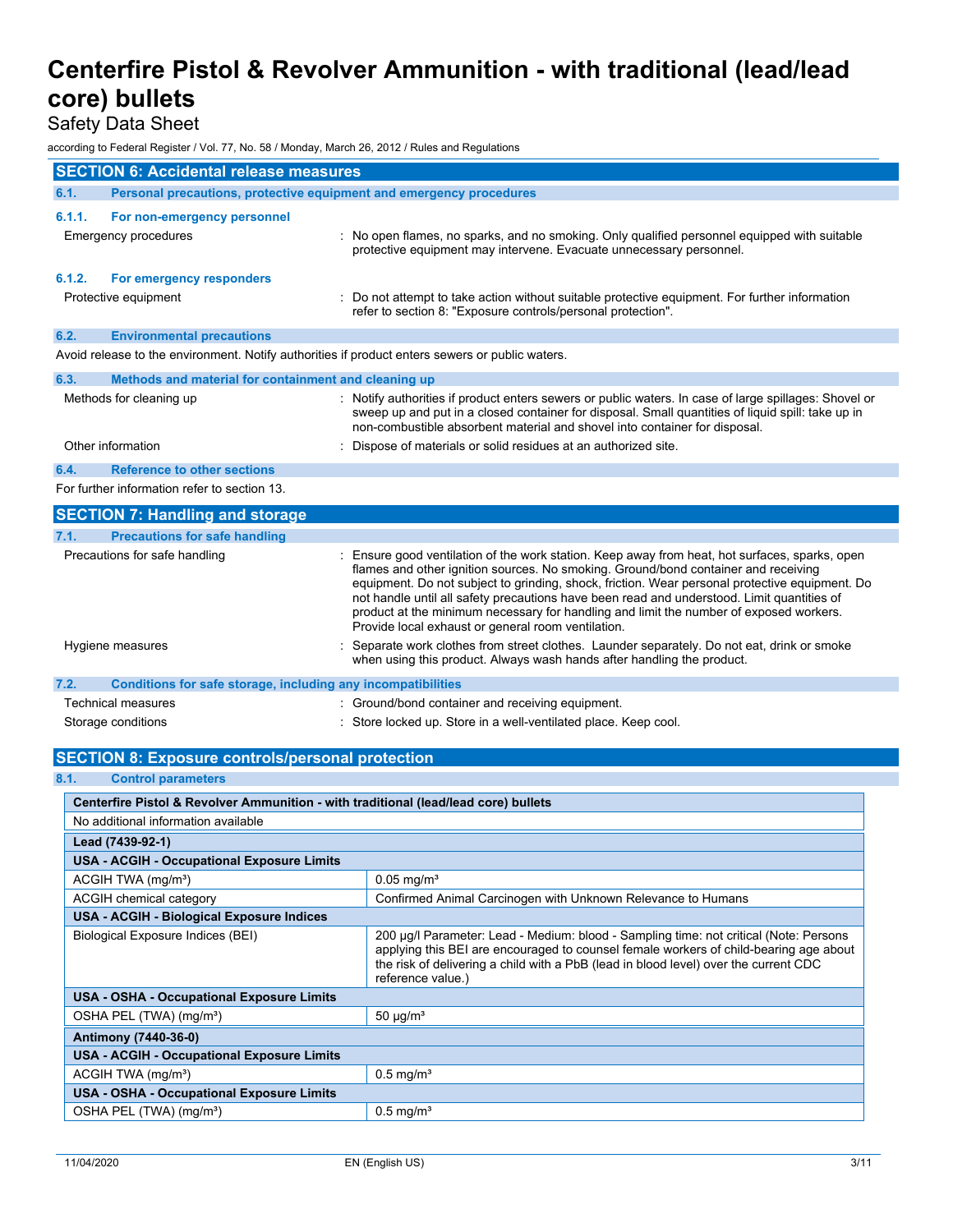Safety Data Sheet

according to Federal Register / Vol. 77, No. 58 / Monday, March 26, 2012 / Rules and Regulations

| Copper (7440-50-8)                                       |                                                                                      |  |  |  |  |
|----------------------------------------------------------|--------------------------------------------------------------------------------------|--|--|--|--|
| <b>USA - ACGIH - Occupational Exposure Limits</b>        |                                                                                      |  |  |  |  |
| ACGIH TWA (mg/m <sup>3</sup> )                           | $0.2$ mg/m <sup>3</sup> (fume)<br>1 mg/m <sup>3</sup> (dust and mist)                |  |  |  |  |
| <b>USA - OSHA - Occupational Exposure Limits</b>         |                                                                                      |  |  |  |  |
| OSHA PEL (TWA) (mg/m <sup>3</sup> )                      | $0.1$ mg/m <sup>3</sup> (fume)<br>1 mg/m <sup>3</sup> (dust and mist)                |  |  |  |  |
| Zinc (7440-66-6)                                         |                                                                                      |  |  |  |  |
| No additional information available                      |                                                                                      |  |  |  |  |
| Nitrocellulose (9004-70-0)                               |                                                                                      |  |  |  |  |
| No additional information available                      |                                                                                      |  |  |  |  |
| Nitroglycerin (55-63-0)                                  |                                                                                      |  |  |  |  |
| <b>USA - ACGIH - Occupational Exposure Limits</b>        |                                                                                      |  |  |  |  |
| ACGIH TWA (ppm)                                          | $0.05$ ppm                                                                           |  |  |  |  |
| ACGIH chemical category                                  | Skin - potential significant contribution to overall exposure by the cutaneous route |  |  |  |  |
| USA - OSHA - Occupational Exposure Limits                |                                                                                      |  |  |  |  |
| OSHA PEL (Ceiling) (mg/m <sup>3</sup> )                  | $2$ mg/m <sup>3</sup>                                                                |  |  |  |  |
| OSHA PEL (Ceiling) (ppm)                                 | $0.2$ ppm                                                                            |  |  |  |  |
| Limit value category (OSHA)                              | prevent or reduce skin absorption                                                    |  |  |  |  |
| 1,3-Benzenediol, 2,4,6-trinitro-, lead salt (15245-44-0) |                                                                                      |  |  |  |  |
| No additional information available                      |                                                                                      |  |  |  |  |

### **8.2. Appropriate engineering controls**

Appropriate engineering controls : Ensure good ventilation of the work station. Environmental exposure controls : Avoid release to the environment.

### **8.3. Individual protection measures/Personal protective equipment**

**Hand protection:**

Protective gloves

**Eye protection:**

Safety glasses

#### **Skin and body protection:**

Wear suitable protective clothing

### **Respiratory protection:**

In case of insufficient ventilation, wear suitable respiratory equipment

### **SECTION 9: Physical and chemical properties**

| Information on basic physical and chemical properties<br>9.1. |                     |  |  |
|---------------------------------------------------------------|---------------------|--|--|
| Physical state                                                | : Solid             |  |  |
| Appearance                                                    | : Solid.            |  |  |
| Color                                                         | : Metallic          |  |  |
| Odor                                                          | : odorless          |  |  |
| Odor threshold                                                | : No data available |  |  |
| рH                                                            | : No data available |  |  |
| Melting point                                                 | : No data available |  |  |
| Freezing point                                                | : Not applicable    |  |  |
| Boiling point                                                 | : No data available |  |  |
| Flash point                                                   | $:$ Not applicable  |  |  |
| Relative evaporation rate (butyl acetate=1)                   | : No data available |  |  |
|                                                               |                     |  |  |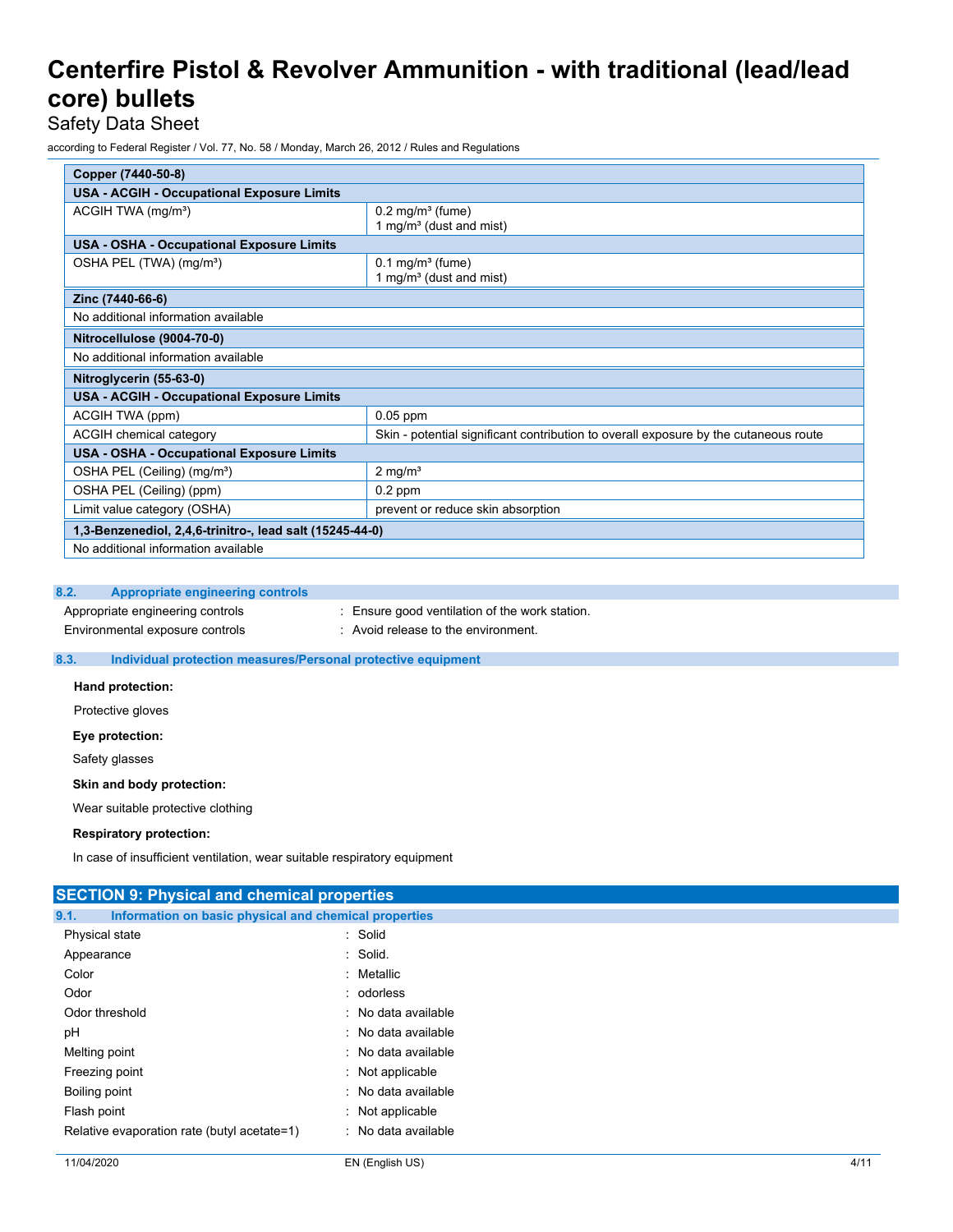### Safety Data Sheet

according to Federal Register / Vol. 77, No. 58 / Monday, March 26, 2012 / Rules and Regulations

| Flammability (solid, gas)       | Not flammable.      |
|---------------------------------|---------------------|
| Vapor pressure                  | : No data available |
| Relative vapor density at 20 °C | : No data available |
| Relative density                | : Not applicable    |
| Solubility                      | No data available   |
| Log Pow                         | : No data available |
| Auto-ignition temperature       | : Not applicable    |
| Decomposition temperature       | : No data available |
| Viscosity, kinematic            | : No data available |
| Viscosity, dynamic              | No data available   |
| <b>Explosion limits</b>         | Not applicable      |
| <b>Explosive properties</b>     | : No data available |
| Oxidizing properties            | No data available   |

### **9.2. Other information**

No additional information available

|                    | <b>SECTION 10: Stability and reactivity</b>                                                     |                                                                                                                                                  |
|--------------------|-------------------------------------------------------------------------------------------------|--------------------------------------------------------------------------------------------------------------------------------------------------|
| 10.1.              | <b>Reactivity</b>                                                                               |                                                                                                                                                  |
|                    | Fire or projection hazard.                                                                      |                                                                                                                                                  |
| 10.2.              | <b>Chemical stability</b>                                                                       |                                                                                                                                                  |
|                    | Stable under normal conditions.                                                                 |                                                                                                                                                  |
| 10.3.              | <b>Possibility of hazardous reactions</b>                                                       |                                                                                                                                                  |
|                    | No dangerous reactions known under normal conditions of use.                                    |                                                                                                                                                  |
| 10.4.              | <b>Conditions to avoid</b>                                                                      |                                                                                                                                                  |
|                    | Avoid contact with hot surfaces. Heat. No flames, no sparks. Eliminate all sources of ignition. |                                                                                                                                                  |
| 10.5.              | <b>Incompatible materials</b>                                                                   |                                                                                                                                                  |
| Not determined.    |                                                                                                 |                                                                                                                                                  |
| 10.6.              | <b>Hazardous decomposition products</b>                                                         |                                                                                                                                                  |
| CO <sub>2</sub> ). |                                                                                                 | Under normal conditions of storage and use, hazardous decomposition products should not be produced. On combustion, forms: carbon oxides (CO and |
|                    | <b>SECTION 11: Toxicological information</b>                                                    |                                                                                                                                                  |
| 11.1.              | Information on toxicological effects                                                            |                                                                                                                                                  |
|                    | Acute toxicity (oral)                                                                           | : Not classified.                                                                                                                                |
|                    | Acute toxicity (dermal)                                                                         | : Not classified.                                                                                                                                |
|                    | Acute toxicity (inhalation)                                                                     | : Not classified.                                                                                                                                |

| Antimony (7440-36-0)                                     |                         |  |
|----------------------------------------------------------|-------------------------|--|
| LD50 oral rat                                            | 7 g/kg                  |  |
| ATE US (oral)                                            | 7000 mg/kg body weight  |  |
| Nitrocellulose (9004-70-0)                               |                         |  |
| LD50 oral rat                                            | $> 5$ g/kg              |  |
| Nitroglycerin (55-63-0)                                  |                         |  |
| LD50 oral rat                                            | 100 mg/kg               |  |
| LD50 dermal rabbit                                       | > 280 mg/kg             |  |
| ATE US (oral)                                            | 5 mg/kg body weight     |  |
| ATE US (dermal)                                          | 5 mg/kg body weight     |  |
| ATE US (dust, mist)                                      | $0.05$ mg/l/4h          |  |
| 1,3-Benzenediol, 2,4,6-trinitro-, lead salt (15245-44-0) |                         |  |
| ATE US (oral)                                            | 500 mg/kg body weight   |  |
| ATE US (dust, mist)                                      | $1.5$ mg/l/4h           |  |
| 11/04/2020                                               | 5/11<br>EN (English US) |  |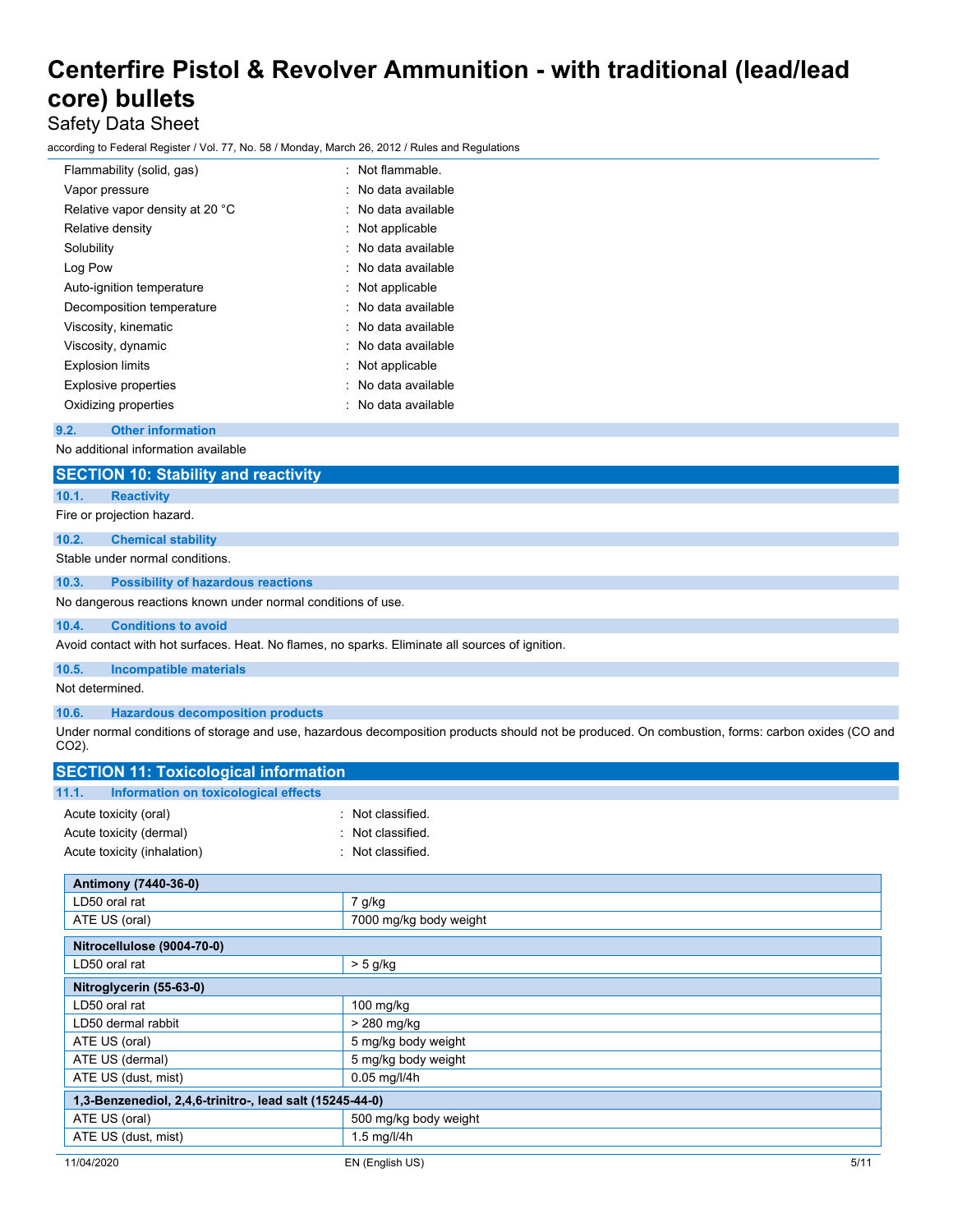### Safety Data Sheet

according to Federal Register / Vol. 77, No. 58 / Monday, March 26, 2012 / Rules and Regulations

| Skin corrosion/irritation         | : Not classified                     |
|-----------------------------------|--------------------------------------|
| Serious eye damage/irritation     | : Not classified                     |
| Respiratory or skin sensitization | : Not classified                     |
| Germ cell mutagenicity            | : Not classified                     |
| Carcinogenicity                   | : May cause cancer.                  |
| Lead (7439-92-1)                  |                                      |
| IARC group                        | 2A - Probably carcinogenic to humans |
|                                   |                                      |

| National Toxicology Program (NTP) Status        | Reasonably anticipated to be Human Carcinogen |
|-------------------------------------------------|-----------------------------------------------|
| In OSHA Hazard Communication Carcinogen<br>list | Yes                                           |
|                                                 |                                               |

| 1,3-Benzenediol, 2,4,6-trinitro-, lead salt (15245-44-0)                                  |                  |
|-------------------------------------------------------------------------------------------|------------------|
| Reasonably anticipated to be Human Carcinogen<br>National Toxicology Program (NTP) Status |                  |
| In OSHA Hazard Communication Carcinogen<br>list                                           | Yes              |
| Reproductive toxicity                                                                     | Not classified   |
| STOT-single exposure                                                                      | : Not classified |
| STOT-repeated exposure                                                                    | Not classified.  |

| Nitroglycerin (55-63-0)                                  |                                                                                          |
|----------------------------------------------------------|------------------------------------------------------------------------------------------|
| STOT-repeated exposure                                   | May cause damage to organs through prolonged or repeated exposure.                       |
| 1,3-Benzenediol, 2,4,6-trinitro-, lead salt (15245-44-0) |                                                                                          |
| STOT-repeated exposure                                   | May cause damage to organs through prolonged or repeated exposure.                       |
| Aspiration hazard                                        | : Not classified                                                                         |
| Viscosity, kinematic                                     | : No data available                                                                      |
| Symptoms/effects                                         | Not expected to present a significant hazard under anticipated conditions of normal use. |
| Chronic symptoms                                         | May cause cancer.                                                                        |

| <b>SECTION 12: Ecological information</b> |                                                                                                                           |
|-------------------------------------------|---------------------------------------------------------------------------------------------------------------------------|
| 12.1.<br><b>Toxicity</b>                  |                                                                                                                           |
| Ecology - general                         | : The product is not considered harmful to aguatic organisms or to cause long-term adverse<br>effects in the environment. |
| Lead (7439-92-1)                          |                                                                                                                           |
| LC50 fish 1                               | 0.44 mg/l (Exposure time: 96 h - Species: Cyprinus carpio [semi-static])                                                  |
| EC50 Daphnia 1                            | 600 µg/l (Exposure time: 48 h - Species: water flea)                                                                      |
| LC50 fish 2                               | 1.17 mg/l (Exposure time: 96 h - Species: Oncorhynchus mykiss [flow-through])                                             |
| Copper (7440-50-8)                        |                                                                                                                           |
| LC50 fish 1                               | 0.0068 - 0.0156 mg/l (Exposure time: 96 h - Species: Pimephales promelas)                                                 |
| EC50 Daphnia 1                            | 0.03 mg/l (Exposure time: 48 h - Species: Daphnia magna [Static])                                                         |
| LC50 fish 2                               | < 0.3 mg/l (Exposure time: 96 h - Species: Pimephales promelas [static])                                                  |
| Nitroglycerin (55-63-0)                   |                                                                                                                           |
| $LC50$ fish 1                             | 0.87 - 3.25 mg/l (Exposure time: 96 h - Species: Lepomis macrochirus [flow-through])                                      |
| EC50 Daphnia 1                            | 46 - 55 mg/l (Exposure time: 48 h - Species: Daphnia magna)                                                               |
| LC50 fish 2                               | 0.87 - 2.21 mg/l (Exposure time: 96 h - Species: Lepomis macrochirus [static])                                            |
| EC50 Daphnia 2                            | 38 - 55 mg/l (Exposure time: 48 h - Species: Daphnia magna [Static])                                                      |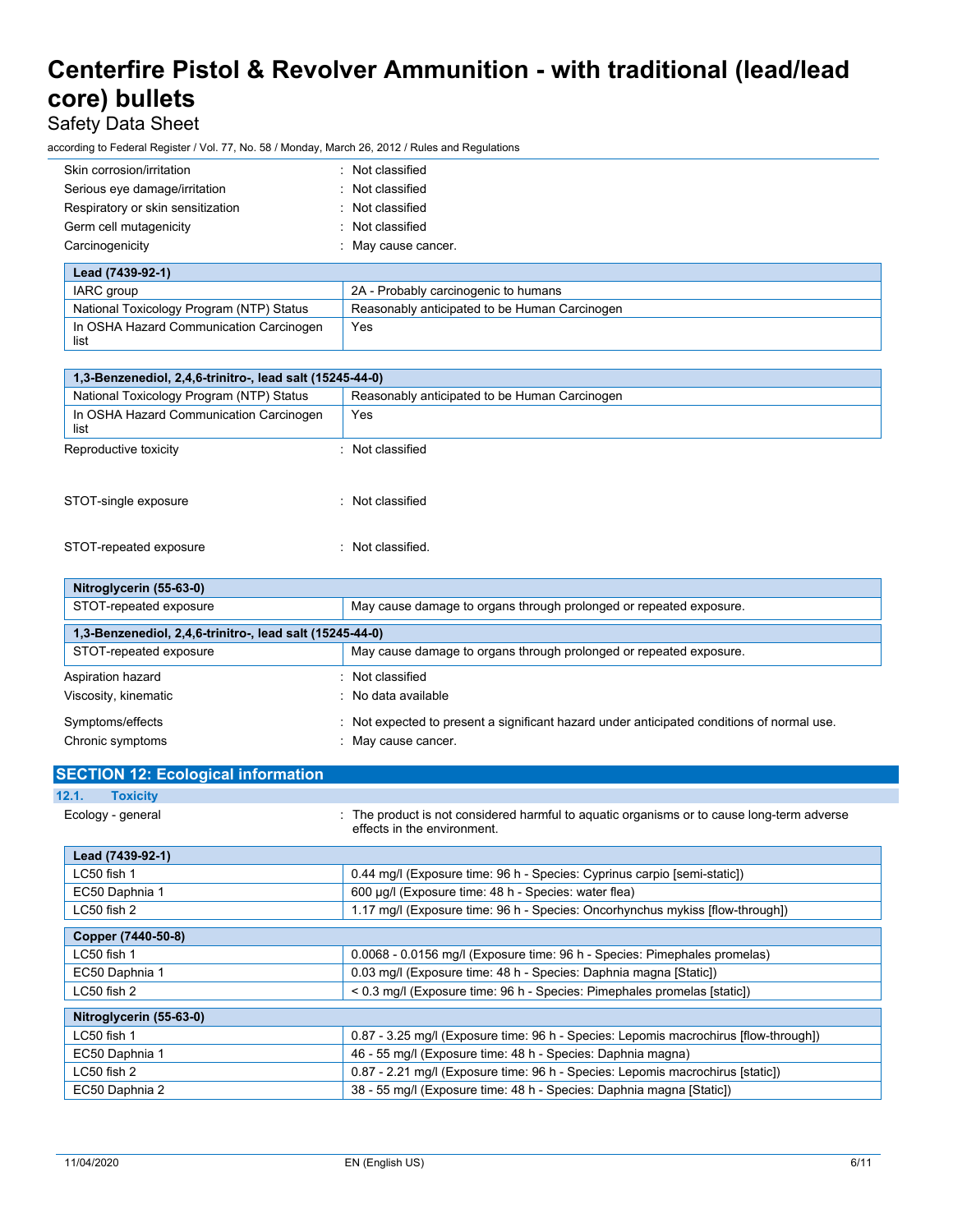### Safety Data Sheet

according to Federal Register / Vol. 77, No. 58 / Monday, March 26, 2012 / Rules and Regulations

| 12.2.<br><b>Persistence and degradability</b>                                       |                  |
|-------------------------------------------------------------------------------------|------------------|
| Centerfire Pistol & Revolver Ammunition - with traditional (lead/lead core) bullets |                  |
| Persistence and degradability                                                       | Not established. |
|                                                                                     |                  |
| 12.3.<br><b>Bioaccumulative potential</b>                                           |                  |
| Centerfire Pistol & Revolver Ammunition - with traditional (lead/lead core) bullets |                  |
| Bioaccumulative potential                                                           | Not established. |
|                                                                                     |                  |
| 12.4.<br><b>Mobility in soil</b>                                                    |                  |
| Centerfire Pistol & Revolver Ammunition - with traditional (lead/lead core) bullets |                  |
| Ecology - soil                                                                      | Not established. |
|                                                                                     |                  |
|                                                                                     |                  |
|                                                                                     |                  |
| 12.5.<br><b>Other adverse effects</b>                                               |                  |

| <b>SECTION 13: Disposal considerations</b>                                  |                                                                                               |      |
|-----------------------------------------------------------------------------|-----------------------------------------------------------------------------------------------|------|
| <b>Disposal methods</b><br>13.1.                                            |                                                                                               |      |
| Waste treatment methods                                                     | : Dispose of contents/container in accordance with licensed collector's sorting instructions. |      |
| Product/Packaging disposal recommendations                                  | Dispose in a safe manner in accordance with local/national regulations.                       |      |
| <b>SECTION 14: Transport information</b>                                    |                                                                                               |      |
| <b>Department of Transportation (DOT)</b>                                   |                                                                                               |      |
| In accordance with DOT                                                      |                                                                                               |      |
| Transport document description                                              | : UN0012 Cartridges, small arms, 1.4S                                                         |      |
| UN-No.(DOT)                                                                 | $:$ UN0012                                                                                    |      |
| Proper Shipping Name (DOT)                                                  | : Cartridges, small arms                                                                      |      |
| Class (DOT)                                                                 | : 1.4 - Class 1.4 - Explosives (with no significant blast hazard) 49 CFR 173.50               |      |
| Packing group (DOT)                                                         | None                                                                                          |      |
| DOT Packaging Non Bulk (49 CFR 173.xxx)                                     | $\therefore$ 62                                                                               |      |
| DOT Packaging Bulk (49 CFR 173.xxx)                                         | : None                                                                                        |      |
| DOT Packaging Exceptions (49 CFR 173.xxx)                                   | : 63                                                                                          |      |
| DOT Quantity Limitations Passenger aircraft/rail : 25 kg<br>(49 CFR 173.27) |                                                                                               |      |
| DOT Quantity Limitations Cargo aircraft only (49 : 100 kg)<br>CFR 175.75)   |                                                                                               |      |
| DOT Vessel Stowage Other                                                    | : 25 - Protected from sources of heat                                                         |      |
| Other information                                                           | : No supplementary information available.                                                     |      |
| <b>Transport by sea</b>                                                     |                                                                                               |      |
| Transport document description (IMDG)                                       | : UN 0012 CARTRIDGES, SMALL ARMS, 1.4S                                                        |      |
| UN-No. (IMDG)                                                               | : 0012                                                                                        |      |
| Proper Shipping Name (IMDG)                                                 | : CARTRIDGES, SMALL ARMS                                                                      |      |
| Class (IMDG)                                                                | $: 1$ - Explosives                                                                            |      |
| Limited quantities (IMDG)                                                   | $: 5$ kg                                                                                      |      |
| <b>Air transport</b>                                                        |                                                                                               |      |
| Transport document description (IATA)                                       | : UN 0012 Cartridges, small arms, 1.4S                                                        |      |
| 11/04/2020                                                                  | EN (English US)                                                                               | 7/11 |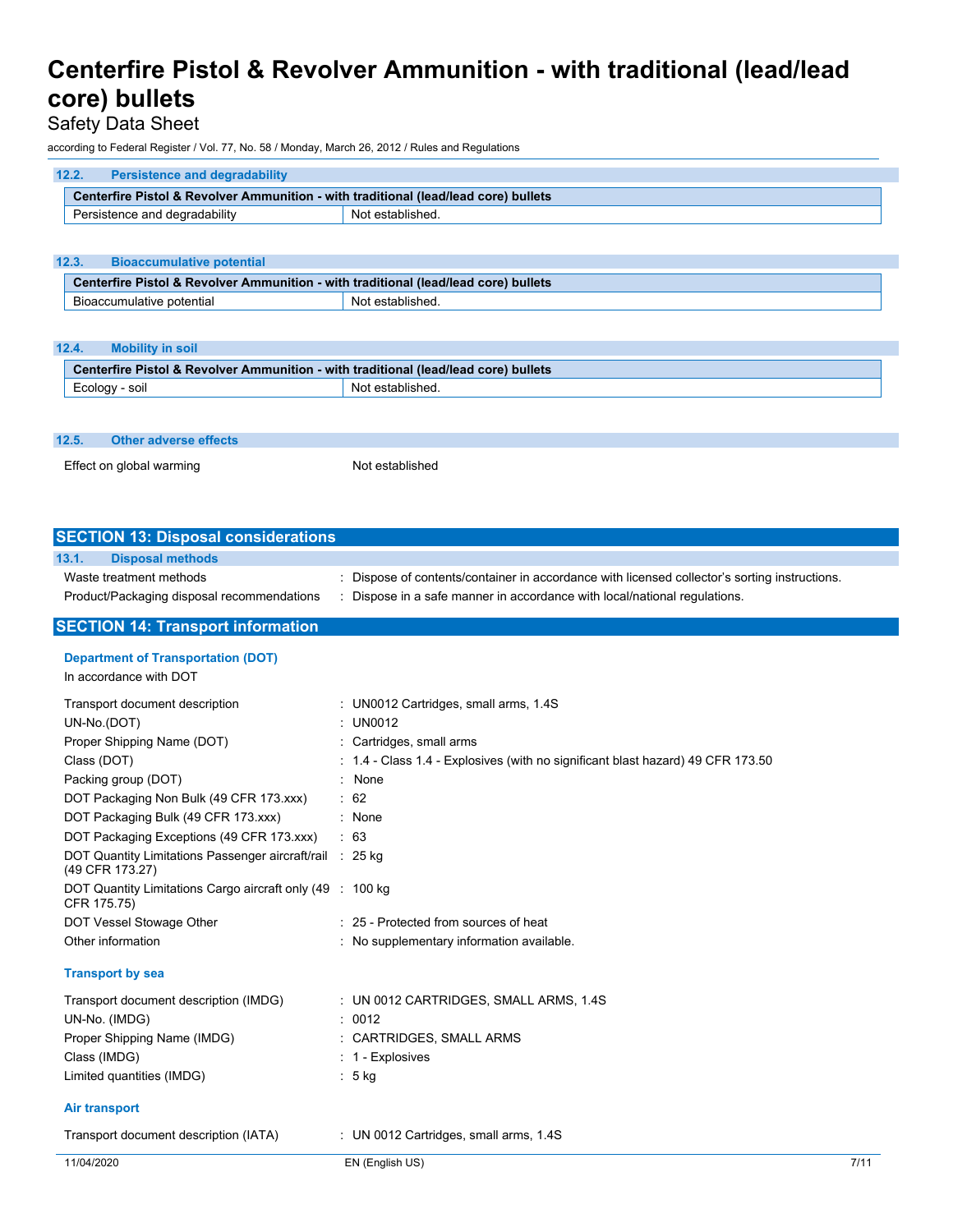### Safety Data Sheet

according to Federal Register / Vol. 77, No. 58 / Monday, March 26, 2012 / Rules and Regulations

| UN-No. (IATA)               | : 0012                   |
|-----------------------------|--------------------------|
| Proper Shipping Name (IATA) | : Cartridges, small arms |
| Class (IATA)                | : 1 - Explosive          |

| <b>SECTION 15: Regulatory information</b>                                           |                                                                |
|-------------------------------------------------------------------------------------|----------------------------------------------------------------|
| <b>15.1. US Federal regulations</b>                                                 |                                                                |
| Centerfire Pistol & Revolver Ammunition - with traditional (lead/lead core) bullets |                                                                |
| SARA Section 311/312 Hazard Classes                                                 | Physical hazard - Explosive<br>Health hazard - Carcinogenicity |

All components of this product are listed, or excluded from listing, on the United States Environmental Protection Agency Toxic Substances Control Act (TSCA) inventory

Chemical(s) subject to the reporting requirements of Section 313 or Title III of the Superfund Amendments and Reauthorization Act (SARA) of 1986 and 40 CFR Part 372.

| Lead                       |                     | CAS-No. 7439-92-1                             | $20 - 75%$                                                                                      |
|----------------------------|---------------------|-----------------------------------------------|-------------------------------------------------------------------------------------------------|
| Antimony                   |                     | CAS-No. 7440-36-0                             | $0 - 2%$                                                                                        |
| Copper                     |                     | CAS-No. 7440-50-8                             | 17 - 50%                                                                                        |
| Zinc                       |                     | CAS-No. 7440-66-6                             | $8 - 17%$                                                                                       |
| Nitroglycerin              |                     | CAS-No. 55-63-0                               | $0 - 2%$                                                                                        |
| Lead (7439-92-1)           |                     |                                               |                                                                                                 |
| <b>CERCLA RO</b>           |                     | pieces of the solid metal released is >100 µm | 10 lb no reporting of releases of this hazardous substance is required if the diameter of the   |
| Antimony (7440-36-0)       |                     |                                               |                                                                                                 |
| <b>CERCLA RQ</b>           |                     | pieces of the solid metal released is >100 um | 5000 lb no reporting of releases of this hazardous substance is required if the diameter of the |
| Copper (7440-50-8)         |                     |                                               |                                                                                                 |
| <b>CERCLA RQ</b>           |                     | pieces of the solid metal released is >100 µm | 5000 lb no reporting of releases of this hazardous substance is required if the diameter of the |
| Zinc (7440-66-6)           |                     |                                               |                                                                                                 |
| <b>CERCLA RQ</b>           |                     | pieces of the solid metal released is >100 µm | 454 kg no reporting of releases of this hazardous substance is required if the diameter of the  |
| Nitrocellulose (9004-70-0) |                     |                                               |                                                                                                 |
| EPA TSCA Regulatory Flag   | Rule, (40 CFR 711). |                                               | XU - XU - indicates a substance exempt from reporting under the Chemical Data Reporting         |
| Nitroglycerin (55-63-0)    |                     |                                               |                                                                                                 |
| <b>CERCLA RQ</b>           | 10 <sub>h</sub>     |                                               |                                                                                                 |
|                            |                     |                                               |                                                                                                 |

### **15.2. International regulations**

### **CANADA**

| Lead (7439-92-1)                                      |     |
|-------------------------------------------------------|-----|
| Listed on the Canadian DSL (Domestic Substances List) |     |
| Toxic Substance (CEPA - Schedule I)                   | Yes |
| <b>Antimony (7440-36-0)</b>                           |     |
| Listed on the Canadian DSL (Domestic Substances List) |     |
| Copper (7440-50-8)                                    |     |
| Listed on the Canadian DSL (Domestic Substances List) |     |
| Zinc (7440-66-6)                                      |     |
| Listed on the Canadian DSL (Domestic Substances List) |     |
| Nitrocellulose (9004-70-0)                            |     |
| Listed on the Canadian DSL (Domestic Substances List) |     |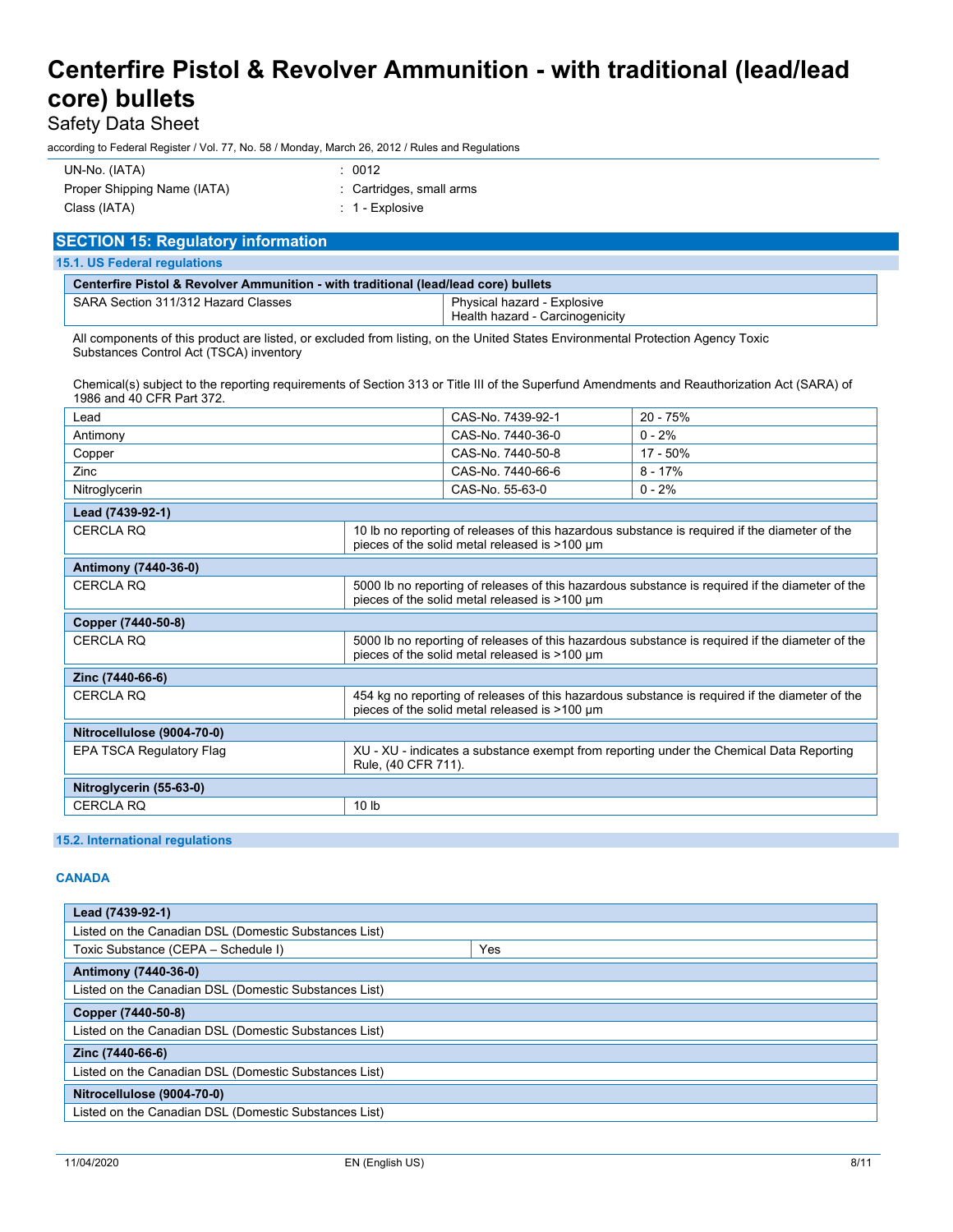### Safety Data Sheet

according to Federal Register / Vol. 77, No. 58 / Monday, March 26, 2012 / Rules and Regulations

### **Nitroglycerin (55-63-0)**

Listed on the Canadian DSL (Domestic Substances List)

### **1,3-Benzenediol, 2,4,6-trinitro-, lead salt (15245-44-0)**

Listed on the Canadian DSL (Domestic Substances List)

#### **EU-Regulations**

### **Lead (7439-92-1)**

Listed on the EEC inventory EINECS (European Inventory of Existing Commercial Chemical Substances)

#### **Antimony (7440-36-0)**

Listed on the EEC inventory EINECS (European Inventory of Existing Commercial Chemical Substances)

#### **Copper (7440-50-8)**

Listed on the EEC inventory EINECS (European Inventory of Existing Commercial Chemical Substances)

### **Zinc (7440-66-6)**

Listed on the EEC inventory EINECS (European Inventory of Existing Commercial Chemical Substances)

#### **Nitroglycerin (55-63-0)**

Listed on the EEC inventory EINECS (European Inventory of Existing Commercial Chemical Substances)

### **1,3-Benzenediol, 2,4,6-trinitro-, lead salt (15245-44-0)**

Listed on the EEC inventory EINECS (European Inventory of Existing Commercial Chemical Substances)

### **National regulations**

**Lead (7439-92-1)** Listed on the AICS (Australian Inventory of Chemical Substances)

- Listed on IECSC (Inventory of Existing Chemical Substances Produced or Imported in China)
- Listed on the Korean ECL (Existing Chemicals List)
- Listed on NZIoC (New Zealand Inventory of Chemicals)
- Listed on PICCS (Philippines Inventory of Chemicals and Chemical Substances)
- Japanese Pollutant Release and Transfer Register Law (PRTR Law)
- Listed on INSQ (Mexican National Inventory of Chemical Substances)
- Listed on CICR (Turkish Inventory and Control of Chemicals)
- Listed on the TCSI (Taiwan Chemical Substance Inventory)

### **Antimony (7440-36-0)**

Listed on the AICS (Australian Inventory of Chemical Substances)

Listed on IECSC (Inventory of Existing Chemical Substances Produced or Imported in China)

Listed on the Korean ECL (Existing Chemicals List)

Listed on NZIoC (New Zealand Inventory of Chemicals)

Listed on PICCS (Philippines Inventory of Chemicals and Chemical Substances)

Japanese Pollutant Release and Transfer Register Law (PRTR Law)

Listed on INSQ (Mexican National Inventory of Chemical Substances)

Listed on the TCSI (Taiwan Chemical Substance Inventory)

### **Copper (7440-50-8)**

Listed on the AICS (Australian Inventory of Chemical Substances)

Listed on IECSC (Inventory of Existing Chemical Substances Produced or Imported in China)

Listed on the Korean ECL (Existing Chemicals List)

Listed on NZIoC (New Zealand Inventory of Chemicals)

Listed on PICCS (Philippines Inventory of Chemicals and Chemical Substances)

Listed on INSQ (Mexican National Inventory of Chemical Substances)

Listed on CICR (Turkish Inventory and Control of Chemicals)

Listed on the TCSI (Taiwan Chemical Substance Inventory)

#### **Zinc (7440-66-6)**

Listed on the AICS (Australian Inventory of Chemical Substances)

Listed on IECSC (Inventory of Existing Chemical Substances Produced or Imported in China)

Listed on the Korean ECL (Existing Chemicals List)

Listed on NZIoC (New Zealand Inventory of Chemicals)

Listed on PICCS (Philippines Inventory of Chemicals and Chemical Substances)

Listed on INSQ (Mexican National Inventory of Chemical Substances)

Listed on CICR (Turkish Inventory and Control of Chemicals)

Listed on the TCSI (Taiwan Chemical Substance Inventory)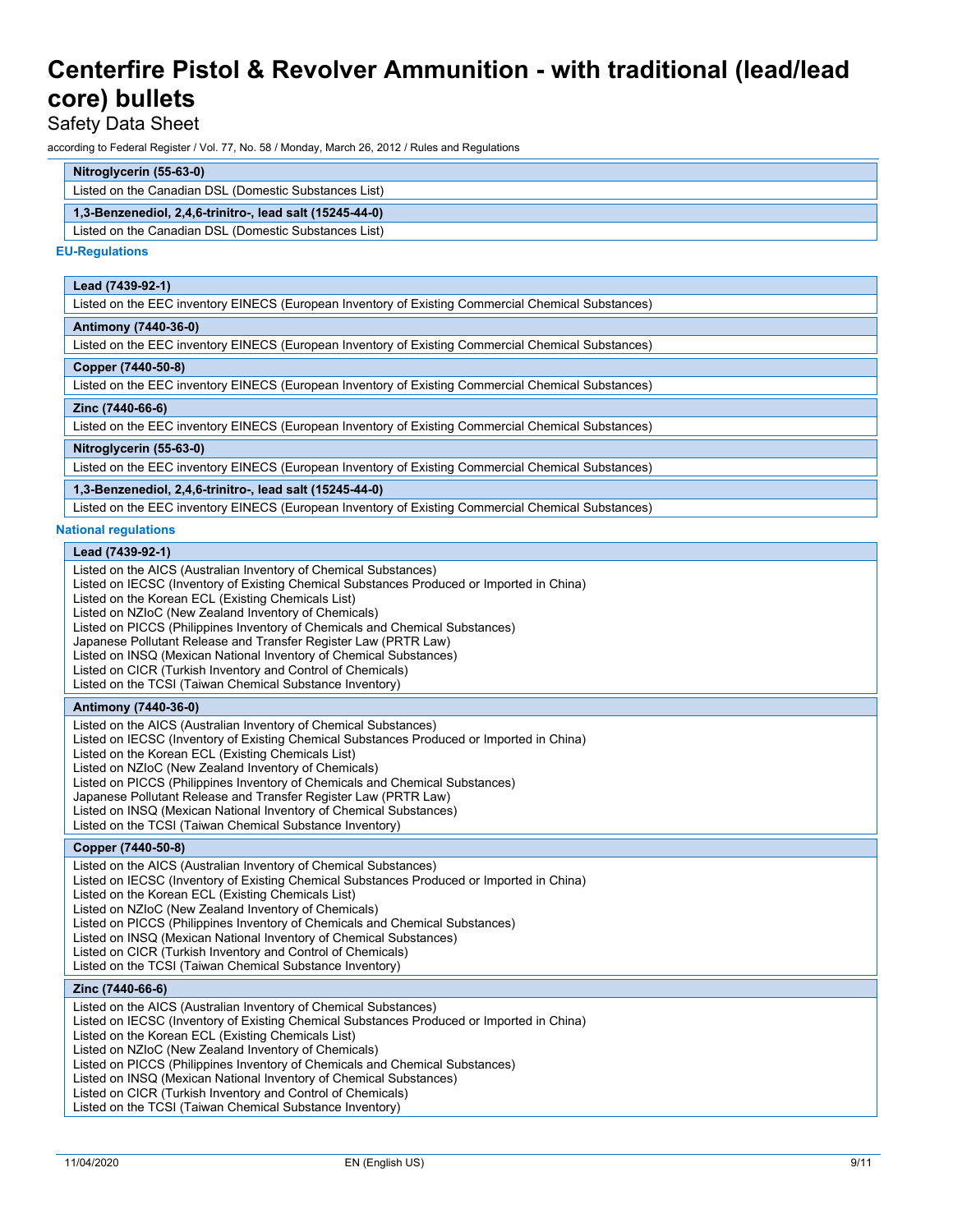### Safety Data Sheet

according to Federal Register / Vol. 77, No. 58 / Monday, March 26, 2012 / Rules and Regulations

| Nitrocellulose (9004-70-0)<br>Listed on the AICS (Australian Inventory of Chemical Substances)<br>Listed on IECSC (Inventory of Existing Chemical Substances Produced or Imported in China)<br>Listed on the Japanese ENCS (Existing & New Chemical Substances) inventory<br>Listed on the Japanese ISHL (Industrial Safety and Health Law)<br>Listed on the Korean ECL (Existing Chemicals List)<br>Listed on NZIoC (New Zealand Inventory of Chemicals)<br>Listed on PICCS (Philippines Inventory of Chemicals and Chemical Substances)<br>Listed on INSQ (Mexican National Inventory of Chemical Substances)<br>Listed on the TCSI (Taiwan Chemical Substance Inventory) |
|-----------------------------------------------------------------------------------------------------------------------------------------------------------------------------------------------------------------------------------------------------------------------------------------------------------------------------------------------------------------------------------------------------------------------------------------------------------------------------------------------------------------------------------------------------------------------------------------------------------------------------------------------------------------------------|
|                                                                                                                                                                                                                                                                                                                                                                                                                                                                                                                                                                                                                                                                             |
|                                                                                                                                                                                                                                                                                                                                                                                                                                                                                                                                                                                                                                                                             |
| Nitroglycerin (55-63-0)                                                                                                                                                                                                                                                                                                                                                                                                                                                                                                                                                                                                                                                     |
| Listed on the AICS (Australian Inventory of Chemical Substances)<br>Listed on the Japanese ENCS (Existing & New Chemical Substances) inventory<br>Listed on the Japanese ISHL (Industrial Safety and Health Law)<br>Listed on the Korean ECL (Existing Chemicals List)<br>Listed on NZIoC (New Zealand Inventory of Chemicals)<br>Listed on PICCS (Philippines Inventory of Chemicals and Chemical Substances)<br>Japanese Pollutant Release and Transfer Register Law (PRTR Law)<br>Listed on INSQ (Mexican National Inventory of Chemical Substances)<br>Listed on the TCSI (Taiwan Chemical Substance Inventory)                                                         |
| 1,3-Benzenediol, 2,4,6-trinitro-, lead salt (15245-44-0)                                                                                                                                                                                                                                                                                                                                                                                                                                                                                                                                                                                                                    |
| Listed on the AICS (Australian Inventory of Chemical Substances)<br>Listed on the Japanese ENCS (Existing & New Chemical Substances) inventory<br>Listed on the Japanese ISHL (Industrial Safety and Health Law)<br>Listed on the Korean ECL (Existing Chemicals List)<br>Listed on NZIoC (New Zealand Inventory of Chemicals)<br>Japanese Poisonous and Deleterious Substances Control Law<br>Japanese Pollutant Release and Transfer Register Law (PRTR Law)<br>Listed on INSQ (Mexican National Inventory of Chemical Substances)<br>Listed on the TCSI (Taiwan Chemical Substance Inventory)<br><b>15.3. US State regulations</b>                                       |

### **WARNING:** This product can expose you to Lead, which is known to the State of California to cause cancer and birth defects or other reproductive harm. For more information go to www.P65Warnings.ca.gov.

| <b>Component</b>                                        | State or local regulations                                                                                                                                                                                                         |
|---------------------------------------------------------|------------------------------------------------------------------------------------------------------------------------------------------------------------------------------------------------------------------------------------|
| Lead(7439-92-1)                                         | U.S. - Massachusetts - Right To Know List; U.S. - New Jersey - Right to Know<br>Hazardous Substance List; U.S. - Pennsylvania - RTK (Right to Know) -<br>Environmental Hazard List; U.S. - Pennsylvania - RTK (Right to Know) List |
| Antimony (7440-36-0)                                    | U.S. - Massachusetts - Right To Know List; U.S. - New Jersey - Right to Know<br>Hazardous Substance List; U.S. - Pennsylvania - RTK (Right to Know) -<br>Environmental Hazard List; U.S. - Pennsylvania - RTK (Right to Know) List |
| Copper(7440-50-8)                                       | U.S. - Massachusetts - Right To Know List: U.S. - New Jersey - Right to Know<br>Hazardous Substance List; U.S. - Pennsylvania - RTK (Right to Know) -<br>Environmental Hazard List; U.S. - Pennsylvania - RTK (Right to Know) List |
| Zinc(7440-66-6)                                         | U.S. - Massachusetts - Right To Know List; U.S. - New Jersey - Right to Know<br>Hazardous Substance List; U.S. - Pennsylvania - RTK (Right to Know) -<br>Environmental Hazard List; U.S. - Pennsylvania - RTK (Right to Know) List |
| Nitrocellulose(9004-70-0)                               | U.S. - Massachusetts - Right To Know List; U.S. - New Jersey - Right to Know<br>Hazardous Substance List; U.S. - Pennsylvania - RTK (Right to Know) List                                                                           |
| Nitroglycerin(55-63-0)                                  | U.S. - Massachusetts - Right To Know List; U.S. - New Jersey - Right to Know<br>Hazardous Substance List; U.S. - Pennsylvania - RTK (Right to Know) -<br>Environmental Hazard List; U.S. - Pennsylvania - RTK (Right to Know) List |
| 1,3-Benzenediol, 2,4,6-trinitro-, lead salt(15245-44-0) | U.S. - Massachusetts - Right To Know List; U.S. - New Jersey - Right to Know<br>Hazardous Substance List                                                                                                                           |

### **SECTION 16: Other information**

according to Federal Register / Vol. 77, No. 58 / Monday, March 26, 2012 / Rules and Regulations